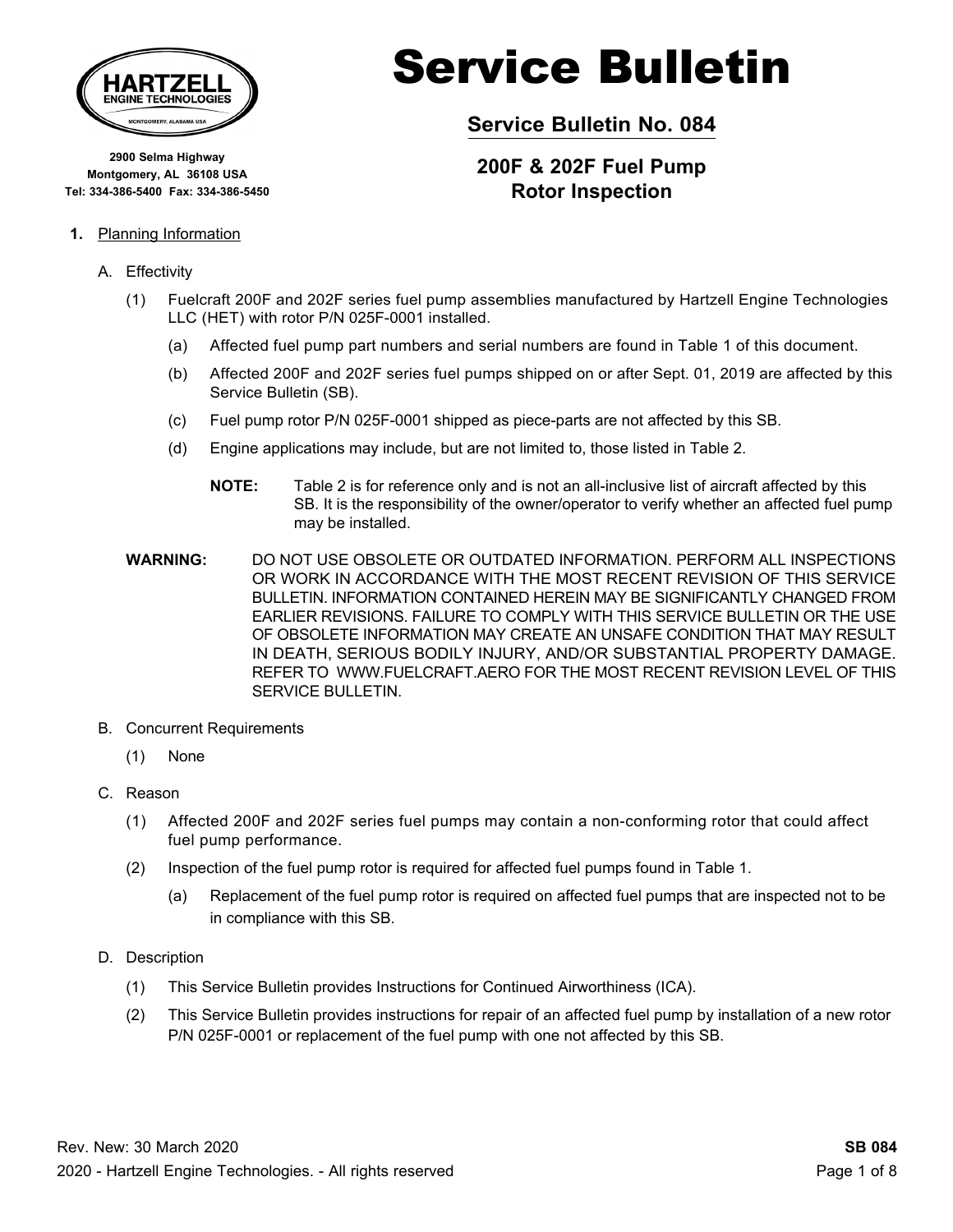#### Service Bulletin No. 084

#### **200F & 202F Fuel Pump Rotor Inspection**

#### E. Compliance

- (1) Within twenty-five (25) hours time in service, at the next regularly scheduled inspection, or at next engine servicing, whichever occurs first, inspect the affected fuel pump in accordance with the Accomplishment Instructions of this SB.
- (2) Repair or replacement of an affected fuel pump is the terminating action for this Service Bulletin.
- F. Approval
	- (1) FAA acceptance has been obtained on technical data in this publication that affects type design.
- G. Manpower
	- (1) Labor is negligible for identification and inspection when performed in conjunction with regularly scheduled maintenance required by the engine/aircraft manufacturer or by aircraft documentation review.
	- (2) Up to one and a half (1.5) hours labor required for removal and installation of the fuel pump.
- H. References
	- (1) Applicable aircraft POH or AFM.
	- (2) Aircraft maintenance manual (as applicable).
	- (3) Engine Service Instructions or maintenance manual (as applicable).
	- *(4) HET Fuel Pump Overhaul Manual*, P/N 200201-0000 Rev. K or latest FAA approved revision.
- I. Other Publications Affected
	- (1) None
- J. Weight and Balance
	- (1) No Change
- **2.** Material Required
	- A. Item numbers 5 and 6 of Figure 1 are required to comply with section 3.B. of this Service Bulletin, *Rotor Inspection.*
	- B. The remaining indexed items are displayed as reference only for field repairs. Consult *HET Fuel Pump Overhaul Manual*, P/N 200201-0000 Rev. K or latest FAA approved revision as an official reference.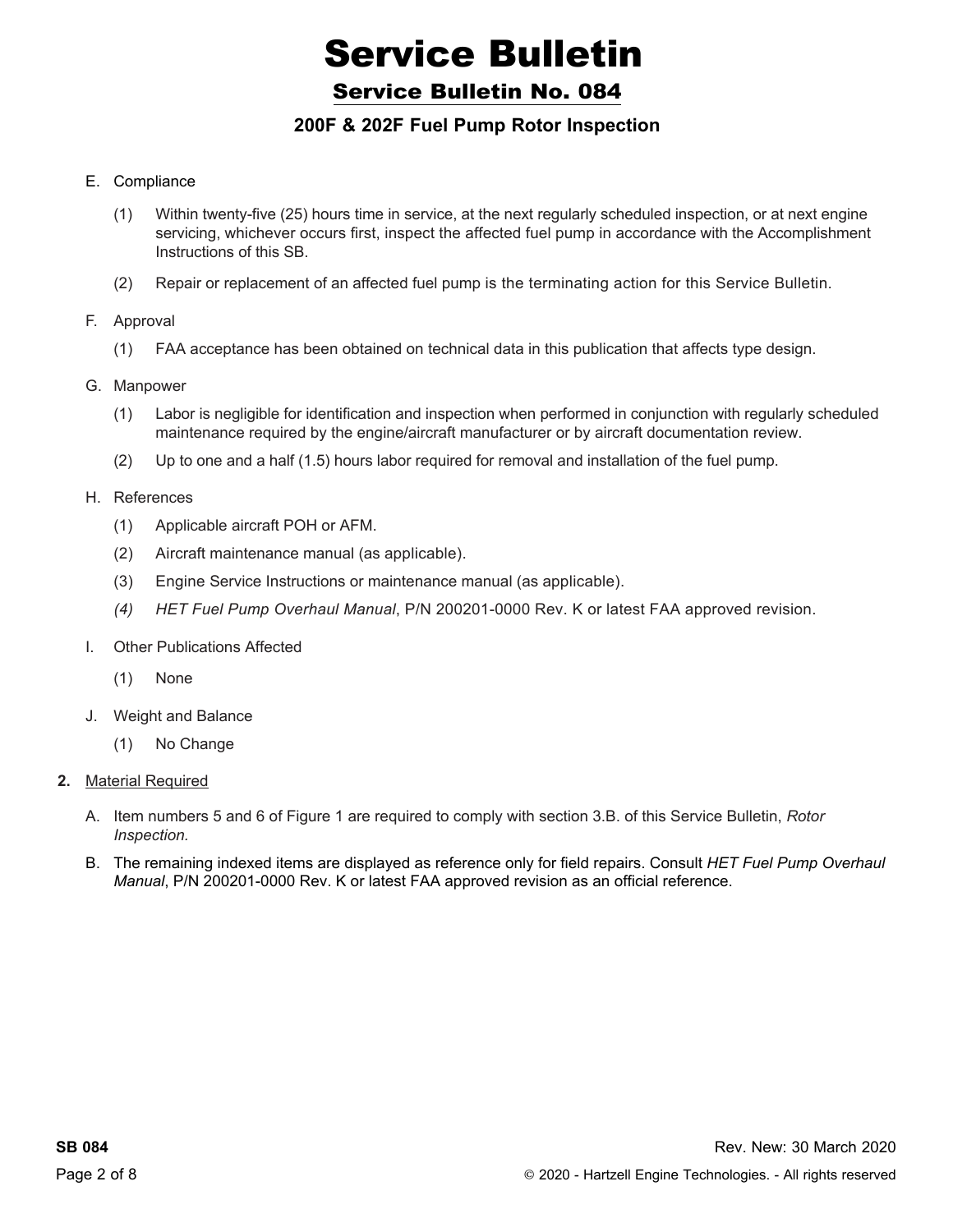Service Bulletin No. 084

**200F & 202F Fuel Pump Rotor Inspection**



**Figure 1 - Pump Housing**

|           |                    |                       | FP P/N -<br>QTY |           |           |
|-----------|--------------------|-----------------------|-----------------|-----------|-----------|
| Index No. | <b>Part Number</b> | <b>Description</b>    | 200F-5002       | 202F-1001 | 202F-1002 |
| 1         | 025F-0001          | Rotor                 | 1               | 1         | 1         |
| 2         | 070F-0003          | O-ring (rotor)        | 1               | 1         | 1         |
| 3         | 070F-5002          | O-ring (set screw)    | 1               | 1         | 1         |
| 4         | 070F-0011          | Seal                  |                 | 1         | 1         |
| 5         | 025F-0004          | <b>Drive Coupling</b> | 1               | 1         | 1         |
| 6         | MS16624-1062       | <b>Retaining Ring</b> | 1               |           |           |

**IPL - Figure 1 - Pump Housing**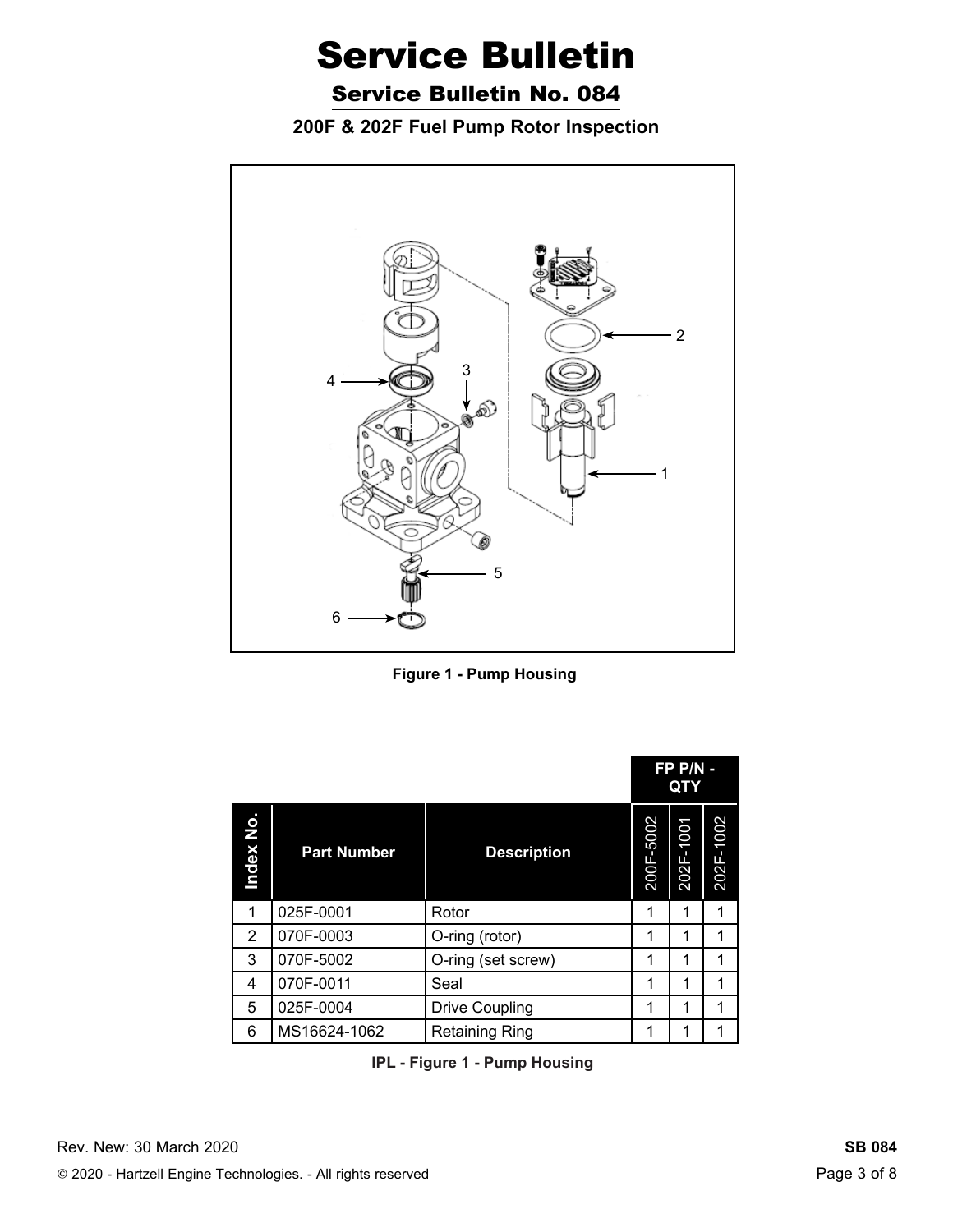Service Bulletin No. 084

#### **200F & 202F Fuel Pump Rotor Inspection**

#### **3.** Accomplishment Instructions

- **WARNING:** THIS PROCEDURE MUST BE PERFORMED BY COMPETENT AND QUALIFIED PERSONNEL WHO ARE FAMILIAR WITH ENGINE AND AIRFRAME MAINTENANCE THAT IS SPECIFIC TO THE ENGINE FUEL SYSTEM. FAILURE TO DO SO MAY RESULT IN ECONOMIC LOSS, EQUIPMENT DAMAGE, AND/OR PHYSICAL INJURY.
- **CAUTION 1:** DO NOT USE OBSOLETE OR OUTDATED INFORMATION. PERFORM ALL INSPECTIONS OR WORK IN ACCORDANCE WITH THE MOST RECENT REVISION OF THIS SERVICE BULLETIN AND THE APPLICABLE AIRCRAFT, ENGINE AND/OR THE HET P/N 200201-0000 MAINTENANCE MANUAL. INFORMATION CONTAINED IN THESE MANUALS OR THIS SERVICE BULLETIN MAY BE SIGNIFICANTLY CHANGED FROM EARLIER REVISIONS. FAILURE TO COMPLY WITH THE SERVICE BULLETIN OR THE USE OF OBSOLETE INFORMATION MAY CREATE AN UNSAFE CONDITION THAT MAY RESULT IN DEATH, SERIOUS BODILY INJURY, AND/OR SUBSTANTIAL PROPERTY DAMAGE. REFER TO THE fuel craft WEBSITE (WWW.fuelcraft.AERO) FOR THE MOST RECENT REVISION OF THE 200201-0000 MANUAL.
- **CAUTION 2:** DO NOT DEPEND ON THIS Service Bulletin FOR GAINING ACCESS TO THE ENGINE OR FUEL PUMP. ACCESS REQUIRES THE USE OF THE APPLICABLE MANUFACTURER'S MAINTENANCE MANUALS OR SERVICE INSTRUCTIONS. IN ADDITION, ANY PREFLIGHT OR IN FLIGHT OPERATIONAL CHECKS REQUIRE USE OF THE APPROPRIATE AFM OR POH.
- A. Fuel Pump Identification
	- (1) If positive identification of the fuel pump model and serial number can be made through the engine or aircraft documentation, and the fuel pump is affected per 1.A, continue to 3.B, Rotor Inspection . If the fuel pump is not affected, continue to 3.E, Maintenance Record.
	- (2) If positive identification cannot be made through engine or aircraft documentation, use engine/ airframe service instructions or maintenance manual to gain access to the fuel pump to verify the fuel pump effectivity.
		- (a) If the unit is affected, proceed to section 3.B., Rotor Inspection.
		- (b) If the unit is not affected, install any components that were removed to gain access in accordance with the latest engine/airframe service instructions or maintenance manual. Continue to 3.E, Maintenance Record.
- B. Rotor Inspection
	- (1) Prior to forwarding an affected fuel pump to an authorized repair facility, perform the following inspection of the fuel pump rotor.
		- (a) Remove cooling shroud (if required) and fuel pump from the engine in accordance with engine and airframe service instructions.
		- (b) Remove retaining ring (6, Figure 1) and drive coupling (5) from the fuel pump. Discard retaining ring (6) and drive coupling (5).
	- (2) Inspect the OD of the rotor shaft (Figures 2 and 2A) for a rotor inspection marking.
		- (a) If any portion of the rotor inspection marking **is visible**, the fuel pump is in compliance with this Service Bulletin.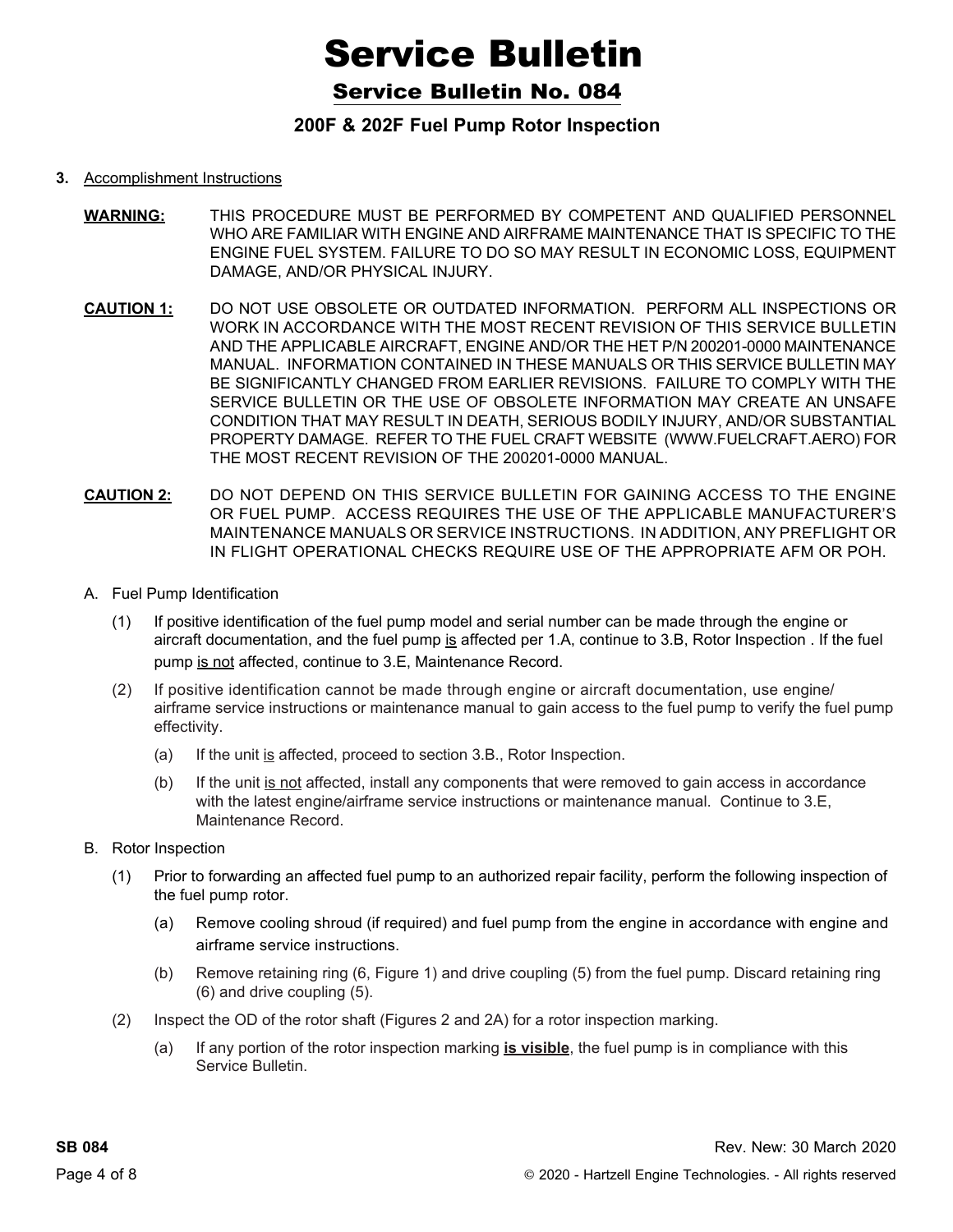Service Bulletin No. 084

#### **200F & 202F Fuel Pump Rotor Inspection**

- 1) Install a new drive coupling (5) and retaining ring (6) in accordance with chapter 7 of HET manual 200201-0000 Rev. K or later FAA approved revision.
- 2) Install fuel pump onto engine in accordance with applicable engine/airframe maintenance manual and service instructions. Continue to 3.D, Return to Service.
- (b) If the factory inpsection marking **is not visible**, continue to 3.C, Corrective Action.
- C. Corrective Action
	- (1) Fuel Pump Factory Repair
		- (a) Forward the affected fuel pump to an approved HET service facility per the instructions contained in Appendix I-Commercial Assistance found at the end of this Service Bulletin.
			- **NOTE:** Retain all engine or aircraft supplied fittings from the fuel pump prior to return. **(HET cannot return fittings to the customer.)**
		- (b) Install factory repaired pump onto engine in accorance with applicable engine/airframe maintenance manual and service instructions. Continue to 3.D, Return to Service.
	- (2) Fuel Pump Field Repair
		- **NOTE:** Refer to the HET overhaul manual P/N 200201-0000 Rev. K or latest FAA approved revision for the following steps necessary to replace the rotor in the applicable model and part number fuel pump.
		- (a) Remove cooling shroud (if required) and fuel pump from engine in accordance with engine and airframe service instructions.
		- (b) Disassemble the applicable fuel pump in accordance with Section 3 of HET P/N 200201-0000 manual as appropriate for the applicable part number and model. Use only those sections required to remove the rotor.
		- (c) Perform dimensional inspections on applicable components being retained in accordance with Section 5 of HET P/N 200201-0000 overhaul manual.
		- (d) Replace the existing HET P/N 025F-0001 rotor with a new rotor not affected by this SB.
		- (e) Assemble the fuel pump in accordance with Section 7 of the HET 200201-0000 overhaul manual as appropriate to the model number. Use only those sections required to install the rotor.
		- (f) Test and adjust the applicable fuel pump in accordance with Section 2 of the HET P/N 200201-0000 overhaul manual as appropriate for the applicable part number and model. Use only those sections required to test the fuel pump and adjust the relief valve.
	- (3) Fuel Pump Replacement
		- (a) Replace the fuel pump with one not affected by this SB in accordance with the engine airframe maintenance manual and service instructions and continue to 3.D, Return to Service.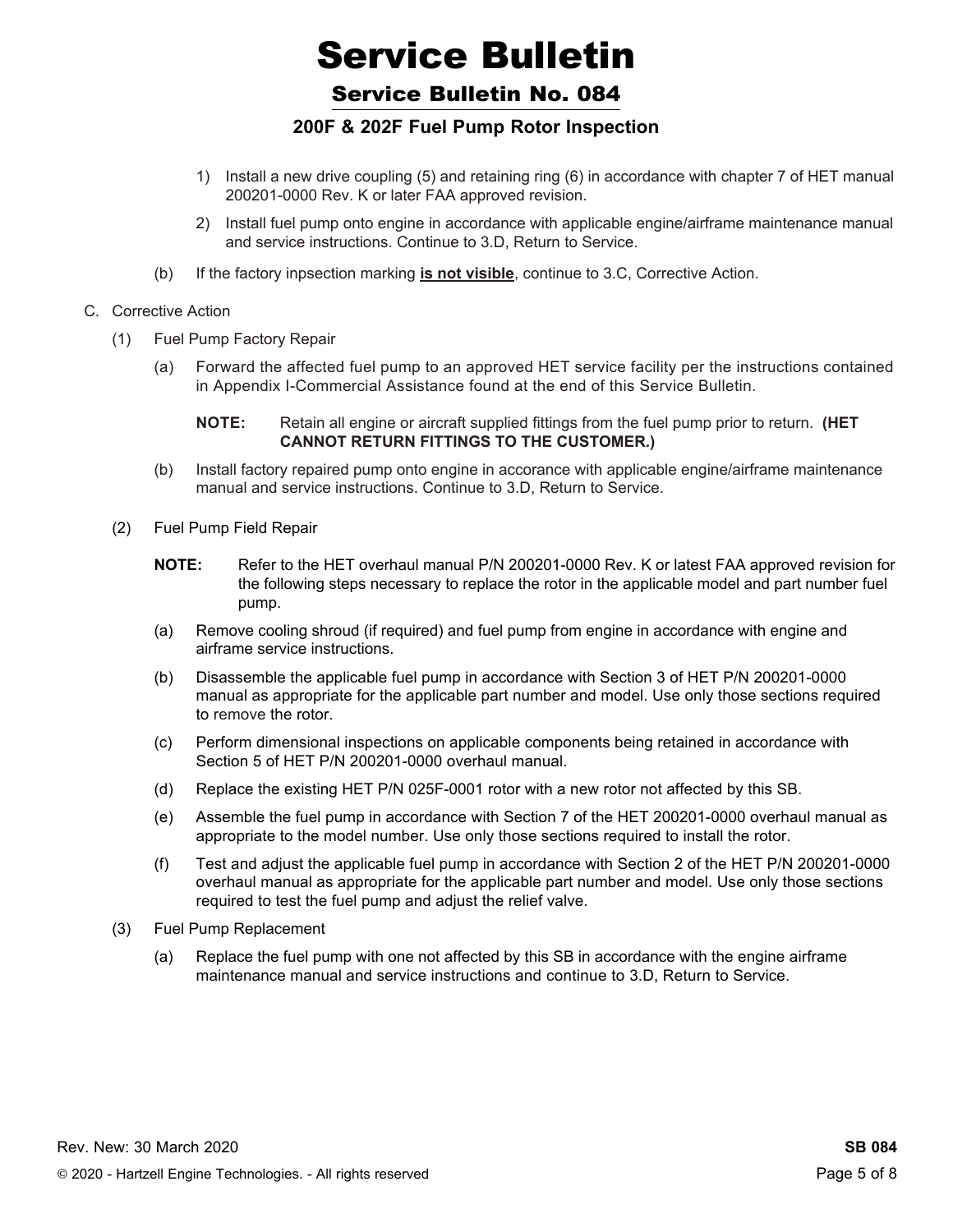#### Service Bulletin No. 084

#### **200F & 202F Fuel Pump Rotor Inspection**

- D. Return to Service
	- (1) Perform the recommended fuel pump/fuel system set up and functional tests in accordance with the appropriate aircraft maintenance manual, engine service instructions, and operational tests in the AFM or POH.
	- (2) Inspect the fuel pump installation for security and leaks.
- E. Maintenance Record
	- (1) For terminating action, make an engine logbook entry to indicate compliance with this Service Bulletin.

#### **4.** Contact Information

- A. Contact HET Product Support for all communications regarding the technical content of this Service Bulletin.
	- (1) Phone +1.334.386.5400 (Option 2)
	- (2) Fax +1.334.386.5450.
	- (3) E-mail at techsupport@Hartzell.aero
	- (4) Address

Hartzell Engine Technologies LLC 2900 Selma Highway, Montgomery, AL 36108 USA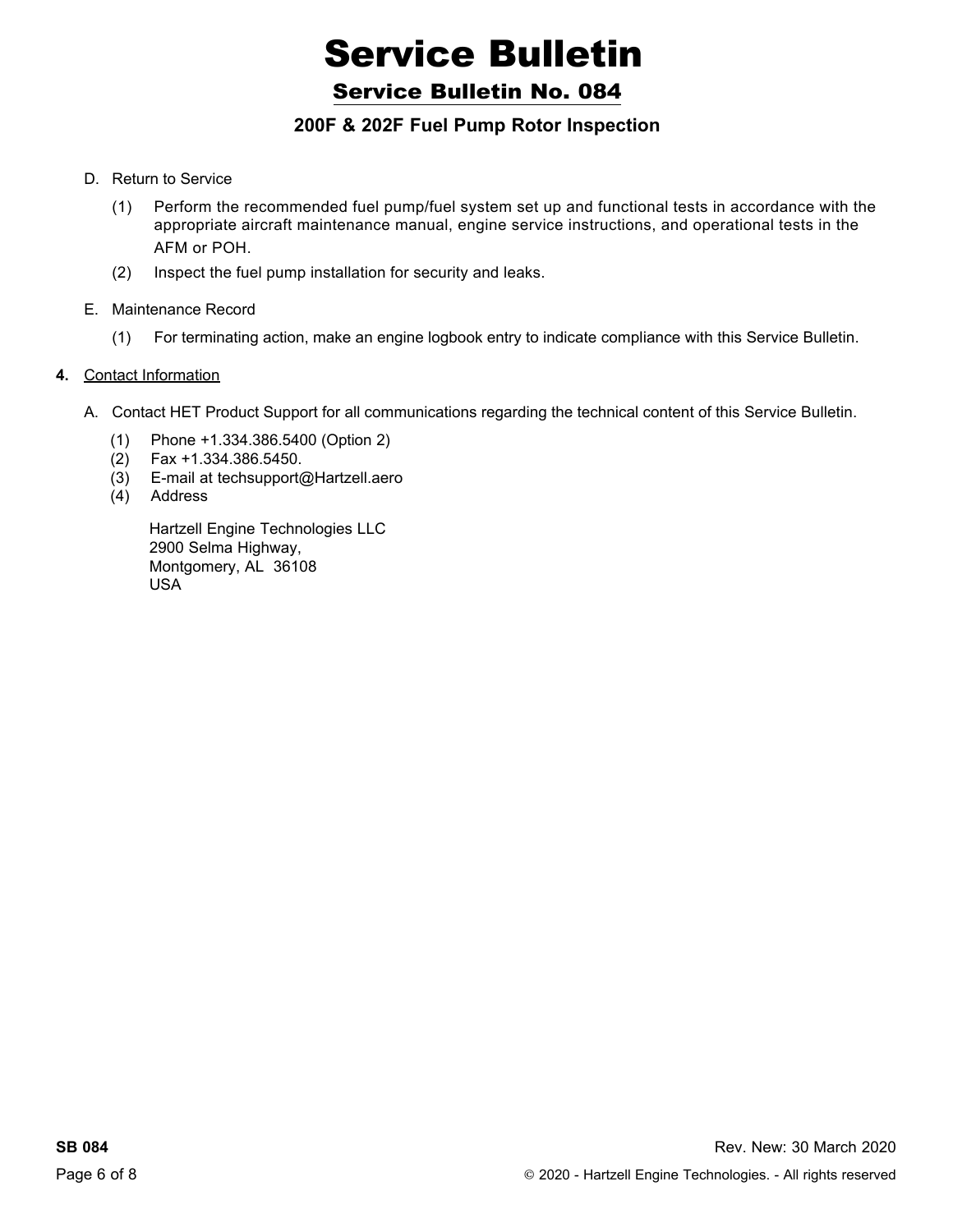Service Bulletin No. 084

**200F & 202F Fuel Pump Rotor Inspection**



**Figure 2 - Rotor Inspection - Retaining Ring (6) and Drive Coupling (5) Removed**



**Figure 2A - Rotor Inspection Marking Figure 2B - Rotor Inspection Area**

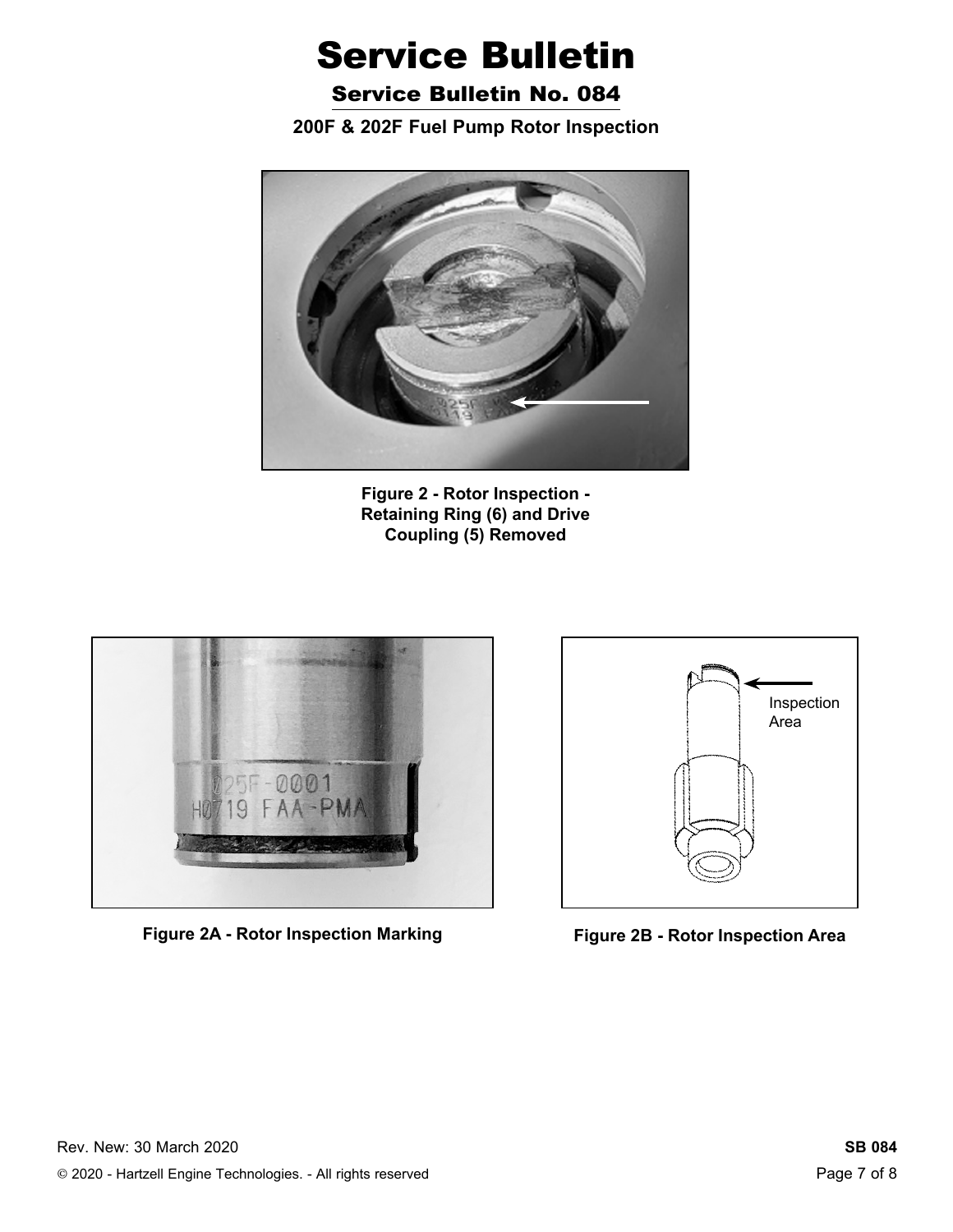Service Bulletin No. 084

**200F & 202F Fuel Pump Rotor Inspection**

| <b>Affected Fuel Pump</b><br>P/N | <b>Affected Fuel Pump</b><br>Serial No.                                               |
|----------------------------------|---------------------------------------------------------------------------------------|
|                                  | H-WJN012FP                                                                            |
| 200F-5002R                       | H-WKN001FP, H-WKN002FP, H-WKN003FP, H-WKN004FP,<br>H-WKN005FP, H-WKN050FP, H-WKN052FP |
| 202F-1001                        | H-WJN017FP                                                                            |
| 202F-1002                        | H-WKN048FP                                                                            |

**Table 1 - Part/Serial Number Effectivity**

| <b>Part Number</b><br><b>HET Fuel Pump</b>                                                                                                                                      | <b>Part Number</b><br>Lycoming<br>(Ref. Only) | <b>Lycoming Engine Installation</b><br><b>Eligibility</b>                                                                                                                                                                                                                                         |  |  |  |  |  |
|---------------------------------------------------------------------------------------------------------------------------------------------------------------------------------|-----------------------------------------------|---------------------------------------------------------------------------------------------------------------------------------------------------------------------------------------------------------------------------------------------------------------------------------------------------|--|--|--|--|--|
| 200F-5002R                                                                                                                                                                      | 62E23186                                      | IO-540-K1E5; IO-720-A1A;<br>IO-720-A1B; IO-720-B1B;<br>IO-720-C1B; IO-720-D1B;<br>LTIO-540-F2BD; LTIO-540-J2BD;<br>TIGO-541-D1A; TIGO-541-D1B;<br>TIGO-541-E1A; TIO-360-A3B6;<br>TIO-540-A1A; TIO-540-A1B;<br>TIO-540-A2A; TIO-540-A2B;<br>TIO-540-A2C; TIO-540-AE2A;<br>TIO-540-J2B; TIO-540-U2A |  |  |  |  |  |
| 202F-1001                                                                                                                                                                       | 62E22586                                      | AEIO-540-D4D5                                                                                                                                                                                                                                                                                     |  |  |  |  |  |
|                                                                                                                                                                                 | Beechcraft P/N 50-389141-1                    | 56TC, A56TC 60; A60; B60                                                                                                                                                                                                                                                                          |  |  |  |  |  |
| 202F-1002                                                                                                                                                                       | 62E22585 / LW-19012                           | TIO-540-S1AD                                                                                                                                                                                                                                                                                      |  |  |  |  |  |
| * The information in Table 3 is provided for reference only. The applicable engine manufacturer's Type<br>Certification information should be consulted as the official source. |                                               |                                                                                                                                                                                                                                                                                                   |  |  |  |  |  |

#### **Table 2 - Engine Application & Cross Reference\***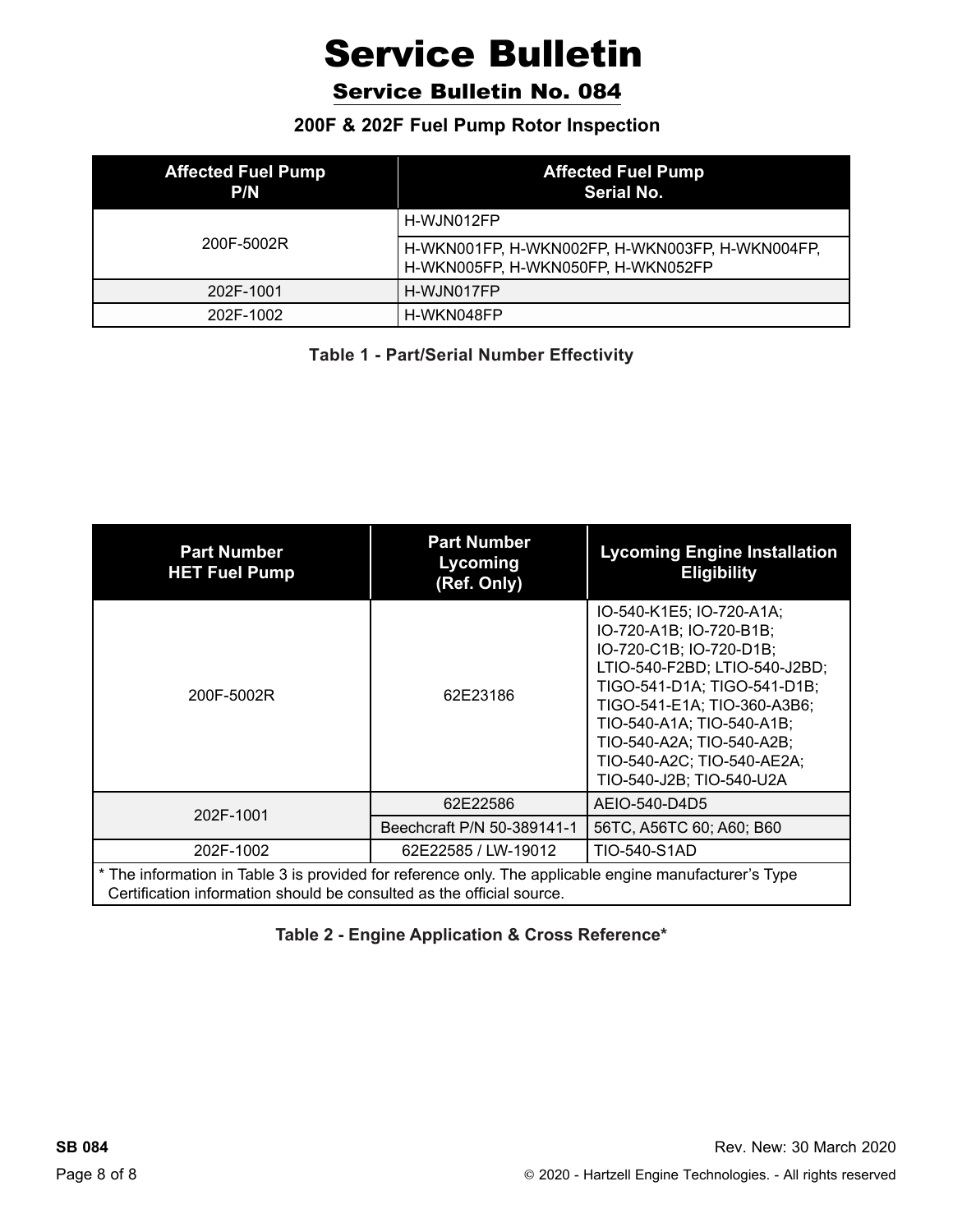#### Service Bulletin No. 084

#### **200F & 202F Fuel Pump Rotor Inspection**

#### **1. Eligibility:**

- (1) Fuelcraft 200F and 202F series fuel pump assemblies manufactured by Hartzell Engine Technologies LLC (HET) with rotor P/N 025F-0001 installed.
	- (a) Affected fuel pump part numbers and serial numbers are found in Table 1 of Service Bulletin 084.
	- (b) Affected 200F and 202F series fuel pumps shipped on or after Sept. 01, 2019 are affected.
	- (c) Fuel pump rotor P/N 025F-0001 shipped as piece-parts are not affected.
	- (d) Engine applications may include, but are not limited to, those listed in Table 2 of Service Bulletin 084.

#### **2. Commercial Assistance Program:**

The following will be provided with the submission of a completed Service Bulletin 084 Claim Form, copies of invoices showing breakdown of material and labor charges, and log book entries. **Any commercial assistance or other consideration shall expire twelve (12) calendar months from the original published date of Service Bulletin No. 084.**

- A. Initial Inspection
	- (1) One half (0.5) hour labor to gain access to the pump and perform inspection paid at a shop rate of up to \$75 per hour.
- B. Pump Repair or Replacement
	- (1) For field replacement of the rotor in an eligible fuel pump (refer to Appendix section 6 for a listing of potential service facilities), HET will provide:
		- (a) Materials Required can be found in SB 084 section 2.
			- 1) Contact HET Product Support for Kit availability.
		- (b) Labor for Corrective Action for affected fuel pumps will be paid at a shop rate of \$75 per hour up to the amount specified below:
			- 1) One (1.0) hour labor to replace the fuel pump rotor.
			- 2) Up to one and a half (1.5) hours labor for removal and installation of the fuel pump.
	- (2) If returning an eligible fuel pump, HET will repair and return the unit.
		- (a) Customer **must** obtain an **RMA approval number** from HET **before** returning the fuel pump to HET for factory repair.
		- (b) Up to one and a half (1.5) hours labor for removal and installation of the fuel pump.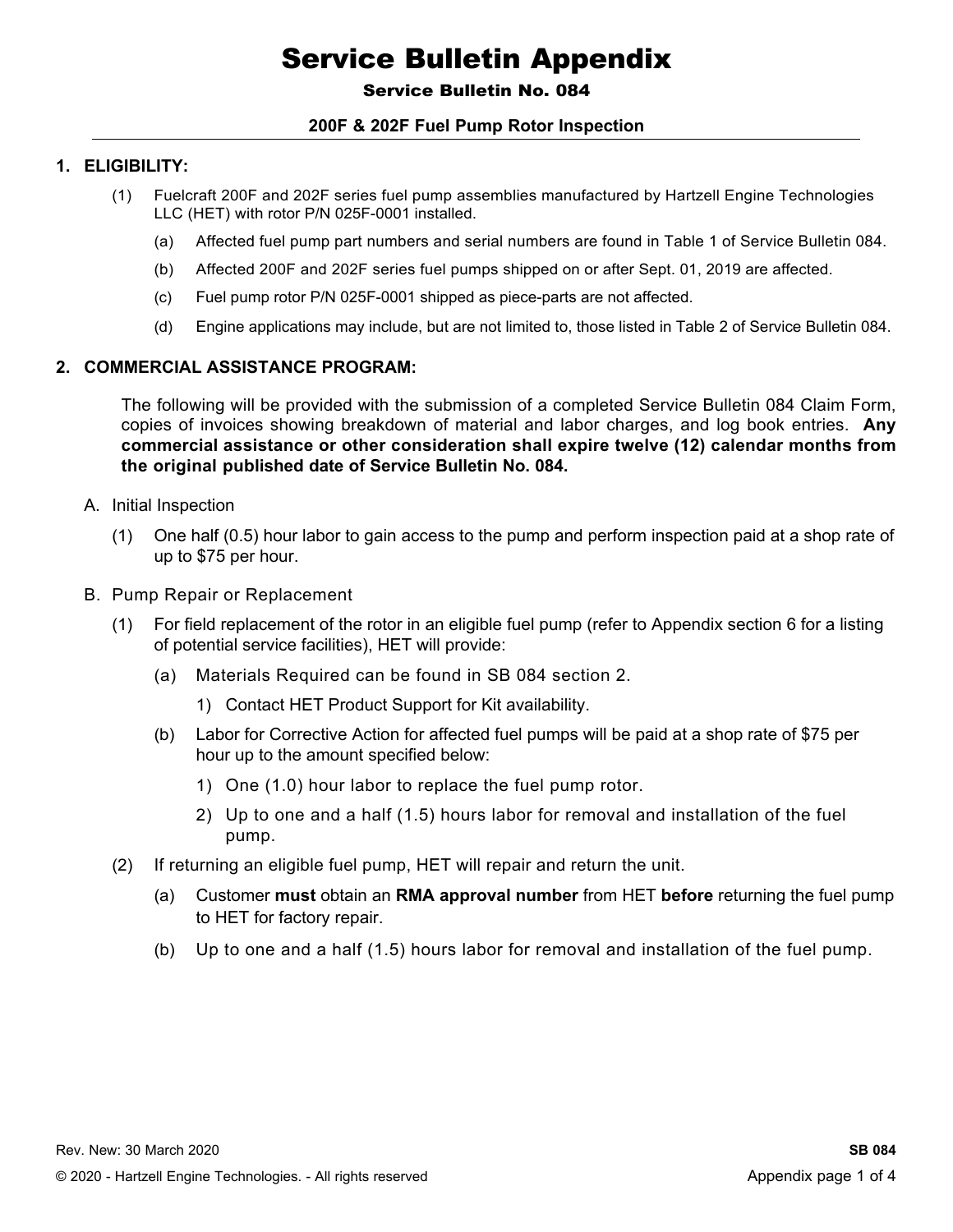#### Service Bulletin No. 084

#### **200F & 202F Fuel Pump Rotor Inspection**

#### **3. Commercial Assistance ADMINISTRATION:**

- A. Complete the Service Bulletin Claim Form attached to this appendix.
	- (1) Mail, e-mail, or fax the Service Bulletin 084 Claim Form to the attention of Product Support as indicated on the Claim Form.
- B. Upon receipt of the Service Bulletin Claim Form, HET will:
	- (1) If required by the Service Bulletin, ship the material required by section 2.A and 2.B, to the service provider indicated.
	- (2) The service provider must return proof of service within thirty (30) days or the service provider shall be invoiced for the HET supplied materials.
- C. For repair and removal/reinstallation charges:
	- (1) Aircraft/engine service facility must submit an invoice up to the amount specified in section 2, copies of logbook entries, and a completed Service Bulletin 084 Claim Form for reimbursement.

#### **4. WARRANTY STATEMENT:**

- A. The sole warranty for the actions of Service Bulletin 084 are contained in the HET Limited Warranty Policy issued with the purchase of each new/overhauled fuel pumps (see terms and conditions therein).
- B. Commercial assistance may apply as stated in this Appendix.
- C. Issuance of Service Bulletin 084 in no way constitutes an implied or expressed warranty of any kind.
- D. This publication does not imply or state any responsibility for the workmanship of any person or entity performing work or maintenance on the engine or aircraft fuel system.

#### **5. contact information:**

- A. Contact **HET Product Support** for all communications regarding the technical content of Service Bulletin 084.
	- (1) Phone +1.334.386.5400 (Option 2)
	- (2) Fax +1.334.386.5450.
	- (3) E-mail at techsupport@Hartzell.aero
	- (4) Address

Hartzell Engine Technologies LLC 2900 Selma Highway, Montgomery, AL 36108 USA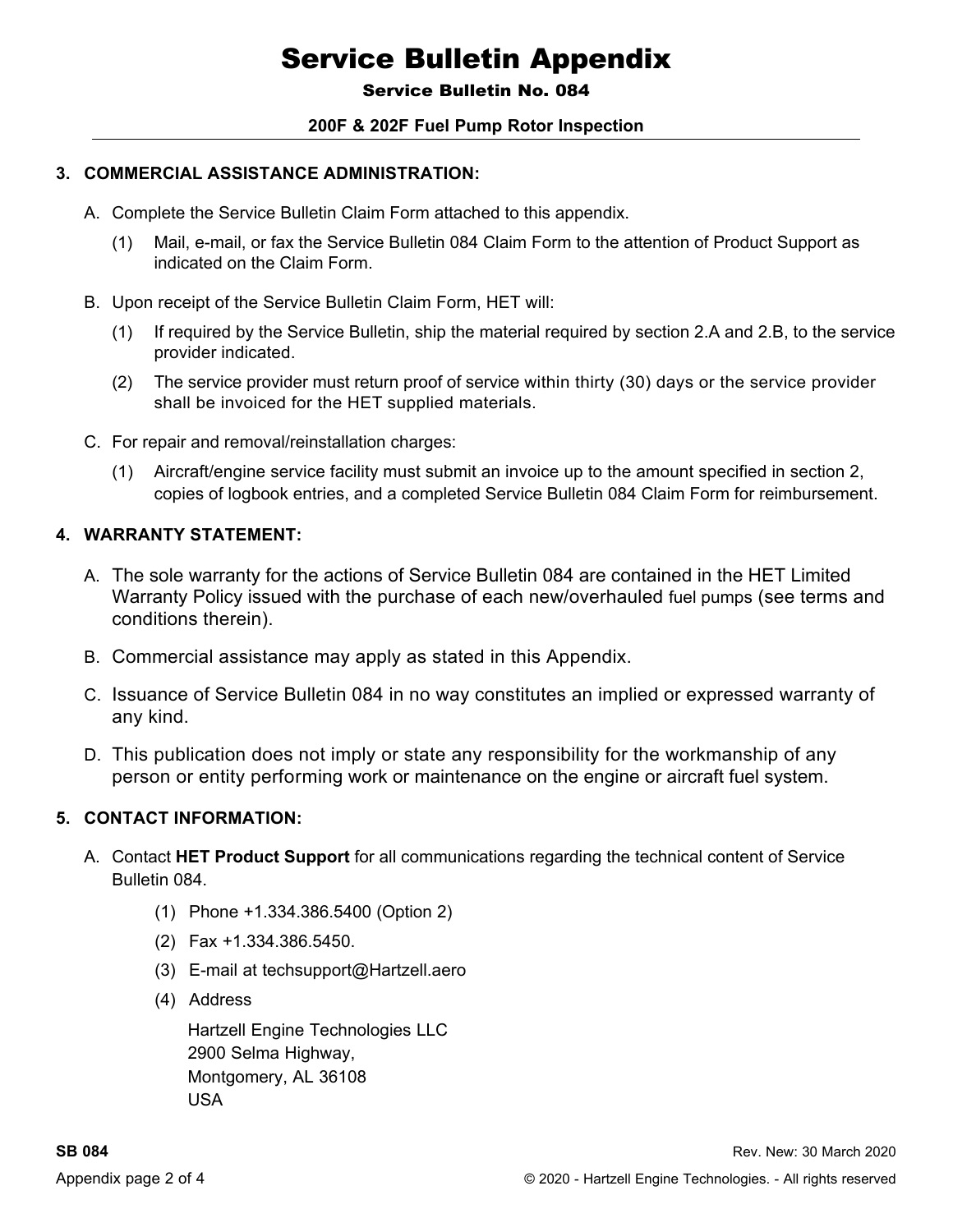Service Bulletin No. 084

#### **200F & 202F Fuel Pump Rotor Inspection**

#### **6. SERVICE FACILITIES:**

A. The following service facilities have the capability of servicing the HET P/N 200F and 202F fuel pumps and may provide a method of compliance with this Service Bulletin.

#### **Aero Recip**

540 Marjorie Street Winnipeg, Manitoba R3H 0S9 CANADA Phone: +1.800.561.5541 Email: info@aerorecip.com

#### **Aircraft Accessories of Oklahoma**

2740 N. Sheridan Rd. Tulsa, Oklahoma 74115 Phone: 800.255.9924 Email: airacc1@airacc.com

#### **AMETEK B&S Aircraft Parts & Accessories**

1414 South Mosley Wichita, KS 67211 Phone: +1.316.264.2397 Web Site: www.bsaircraft.com Email: sales.bsaircraft@ametek.com

#### **Nicholson McLaren**  12 Ivanhoe Road Hogwood Industrial Estate WOKINGHAM Berkshire RG40 4QQ United Kingdom Phone: +44.(0)118.973.8000 Email: aviation.sales@n-mclaren.co.uk

#### **Professional Aircraft Accessories, Inc.**

14 East Main Street Amelia, OH 45102 Phone: +1.513.732.3361 Fax: +1.513.752.1332 Email: mlg188@aol.com

#### **Quality Aircraft Accessories, Inc.**

5746 Apache St. Tulsa, OK 74115 Phone: 877.833.6948 Email: sales@qaa.com